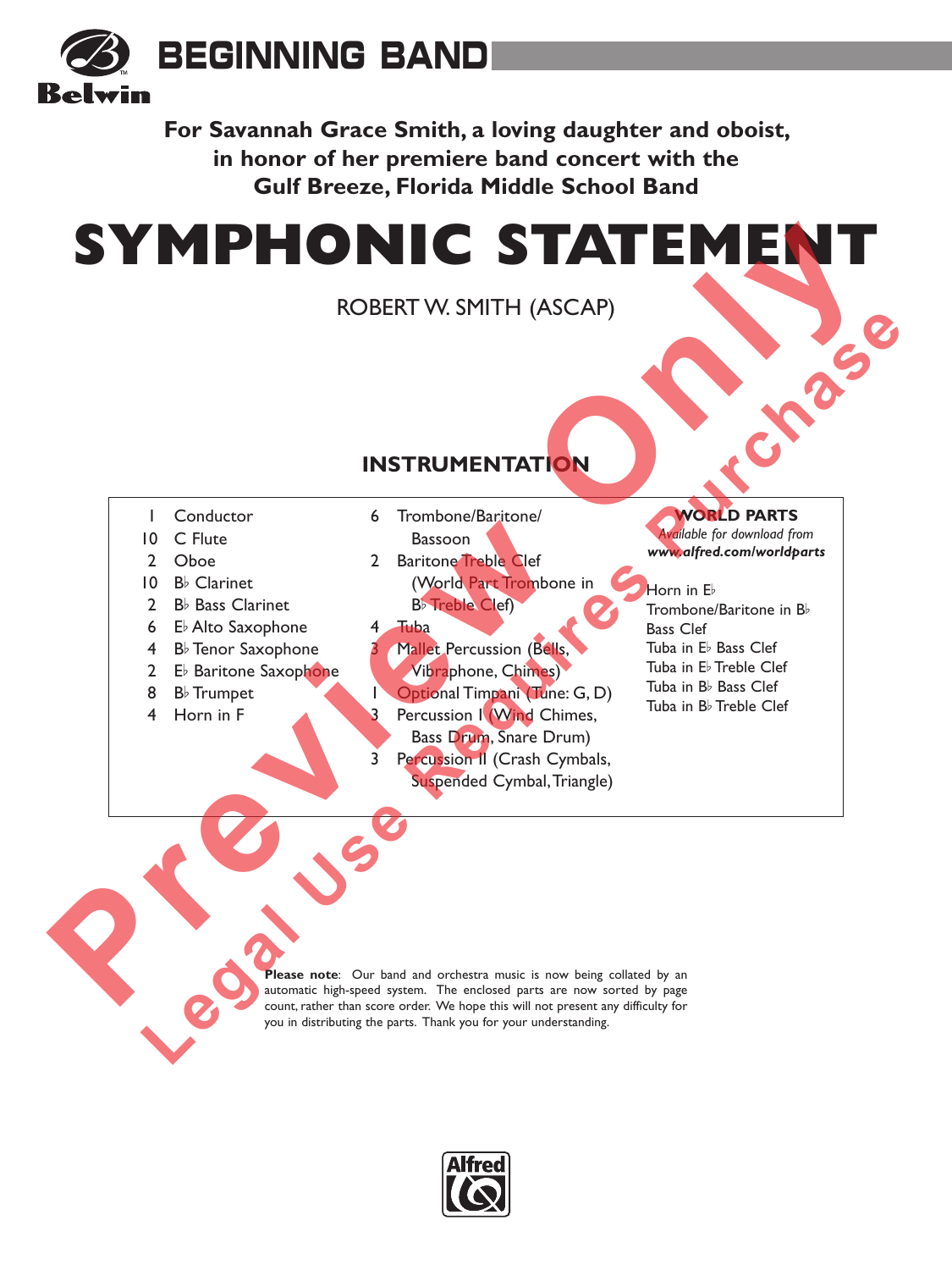### **PROGRAM NOTES**

Composed for the developing band, SYMPHONIC STATEMENT is a bold, yet elegant musical declaration. Beginning in a mysterious setting that foreshadows the impending melody, the piece moves quickly to a daring proclamation that blends flowing musical lines with brash exclamations. Composed in the fall of 2006, SYMPHONIC STATEMENT is dedicated to the composer's daughter, Savannah Grace Smith, and the Gulf Breeze (Florida) Middle School Band under the direction of Susan Smithey and Patty Heath.

### **NOTES TO THE CONDUCTOR**

The introduction should be conducted in two, as indicated. However, depending upon the teaching situation, you may wish to conduct in four during the early stages of rehearsal.

Particular attention should be given to dynamic shaping and contrast throughout. The eighthnote figures in the upper woodwinds (ex. 29-30) should be very smooth and flowing, yet shaped as indicated by the dynamic marking.

The keyboard percussion has been scored with an optional *divisi* to facilitate your teaching objectives as well as create a timbral effect. If you choose to use additional keyboard percussionists, they should play on the *divisi* parts only.

SYMPHONIC STATEMENT was written to commemorate my daughter's first band concert in December of 2005. Savannah Grace Smith is an oboist in the Gulf Breeze Middle School Band of Gulf Breeze, FL. I would like to thank Susan Smithey and Patty Heath for their dedication to music and music education. These two gifted teachers have made a difference in the lives of countless students. We are thankful that our daughter can be counted as part of their musical legacy. direction of Suran Smithley and Patry Heath.<br> **PROTES TO THE CONDUCTOR**<br>
The introduction should be conducted in two as indicated. However, depending when techniques in the upper woodwinds to cynamic thaping and expression The introduction should be conducted in two, as indicated. However, denoting when the case in the value of the conduction you may wish to conduct in four during the early stage, of reductions and a control of the stage of

I hope that you and the band enjoy SYMPHONIC STATEMENT and find it to be a valued addition to your concert program. Best wishes for a wonderful performance!

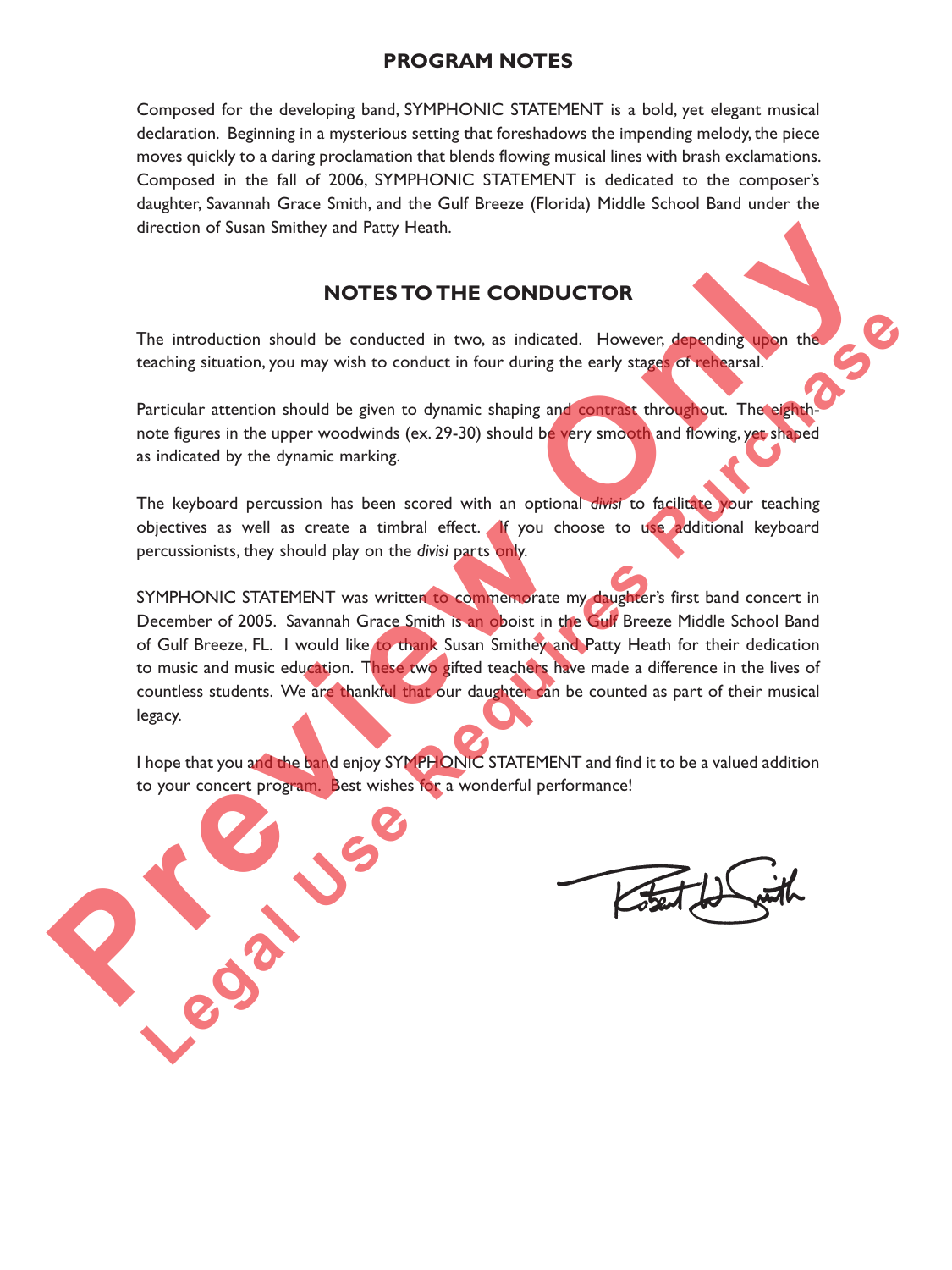For Savannah Grace Smith, a loving daughter and oboist, In Honor of Her Premiere Band Concert with the Gulf Breeze, Florida, Middle School Band

### **SYMPHONIC STATEMENT**

ROBERT W. SMITH (ASCAP)



© MMVI BELWIN-MILLS PUBLISHING CORP. (ASCAP), a division of ALFRED PUBLISHING CO., INC. All Rights Reserved including Public Performance To purchase a full-length recording of this piece, go to alfred.com/downloads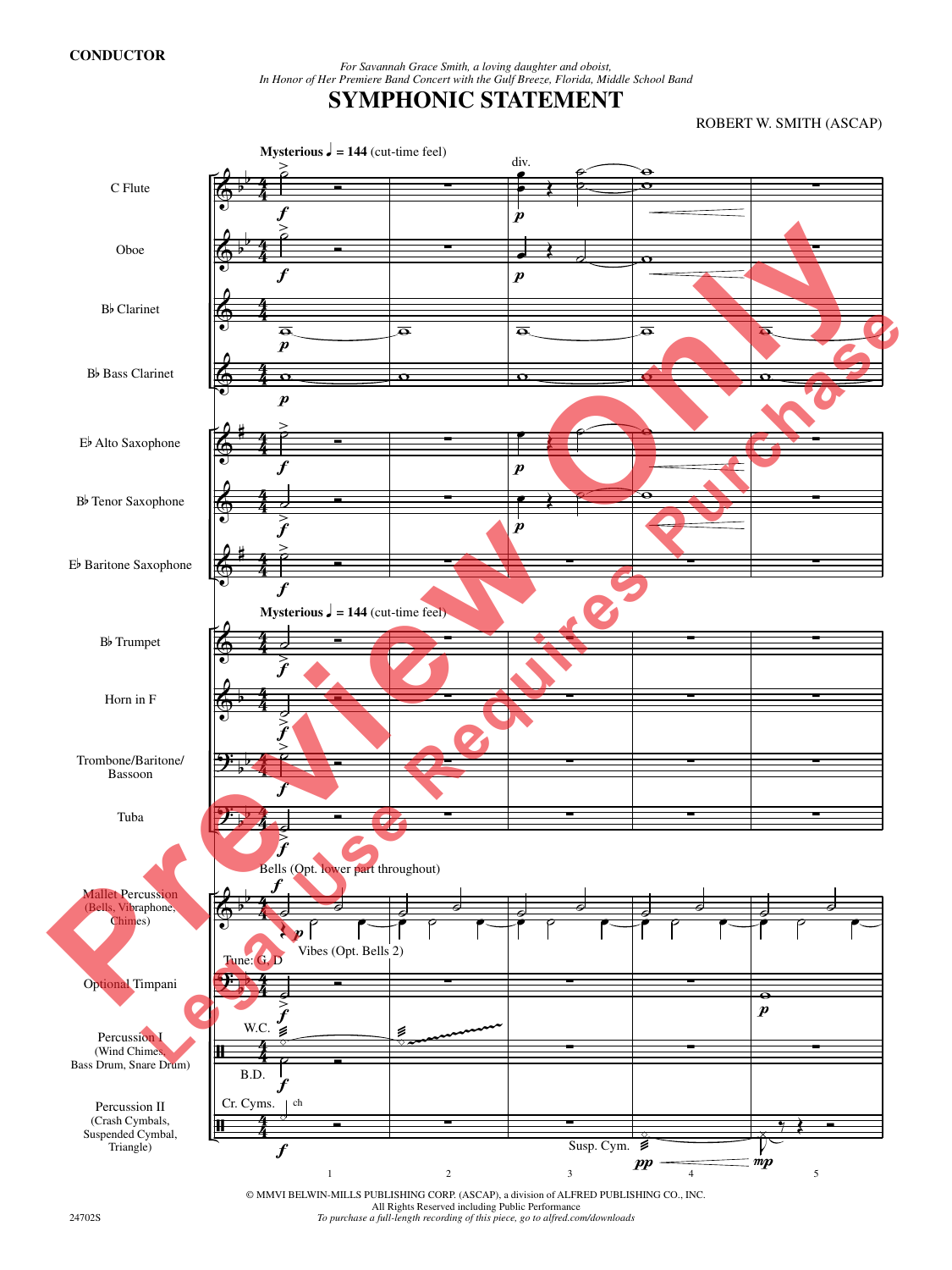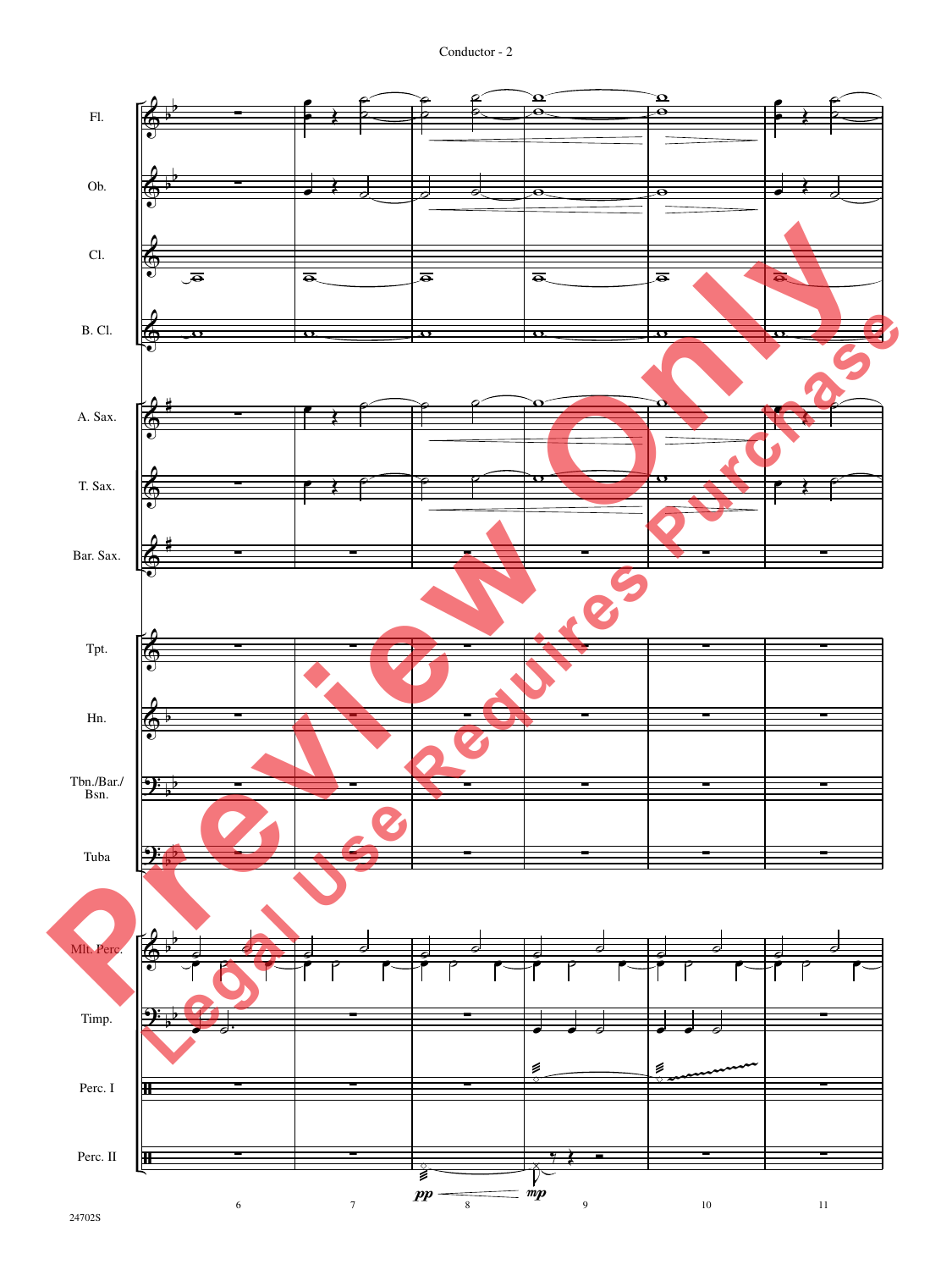

24702S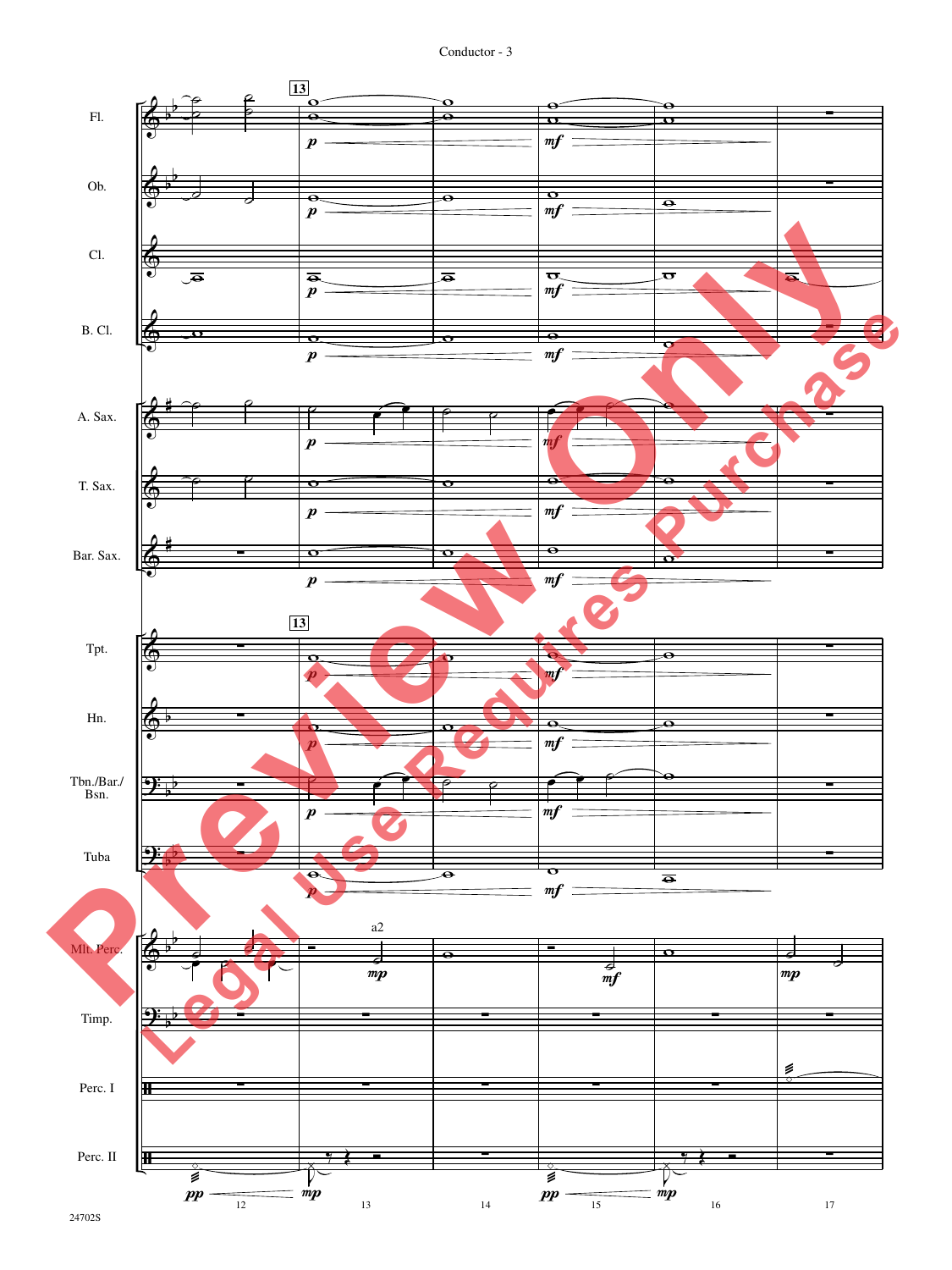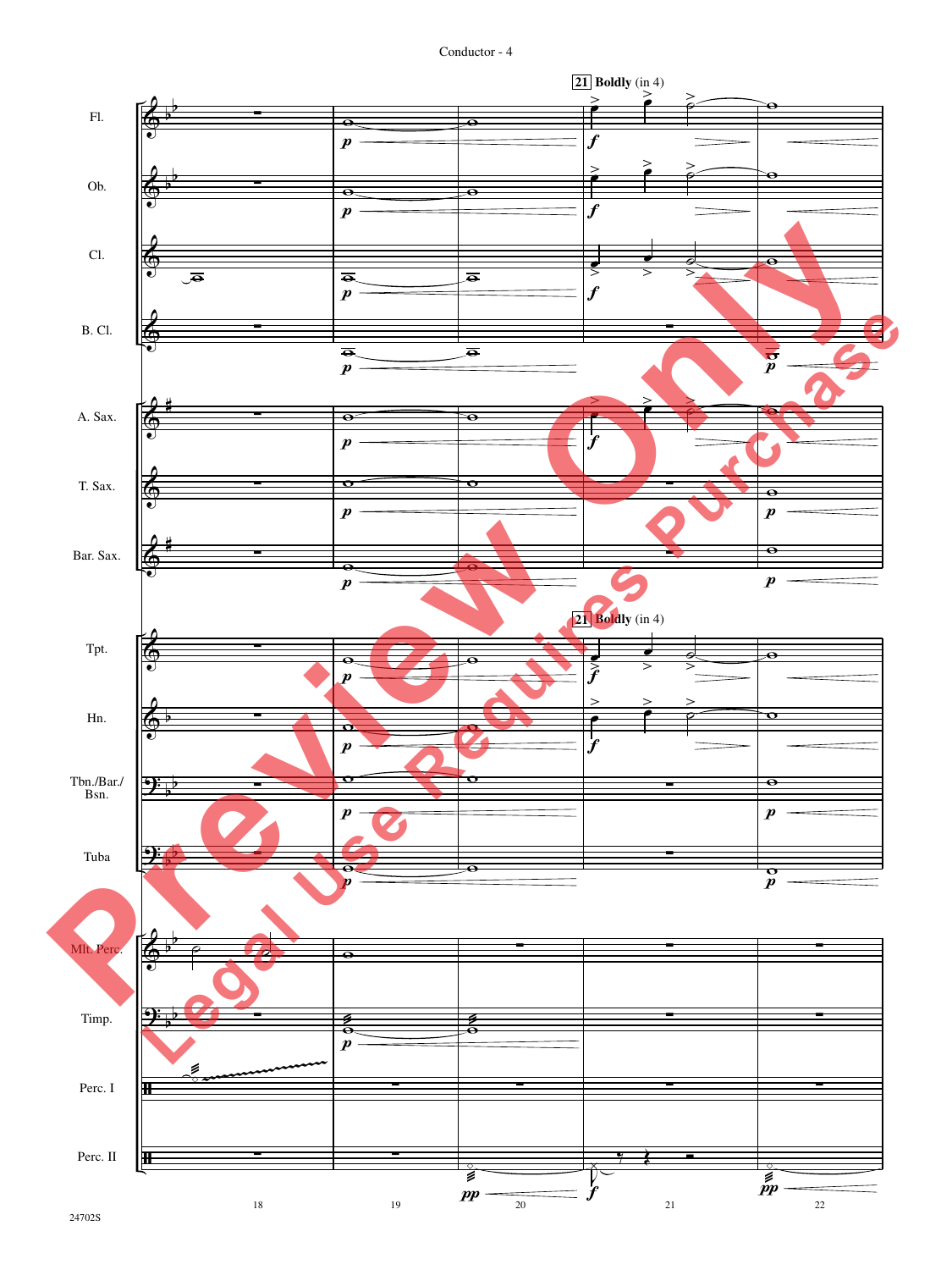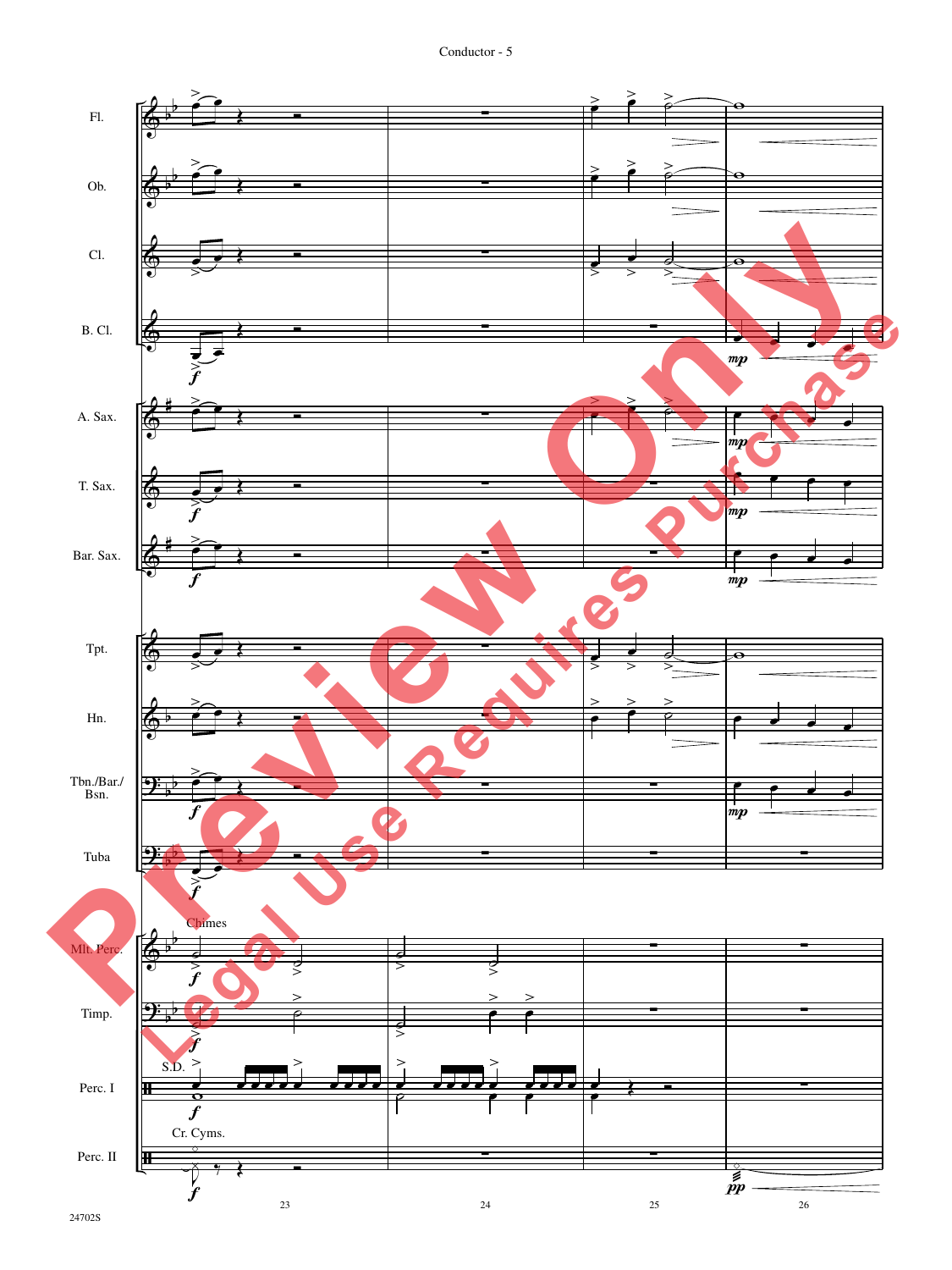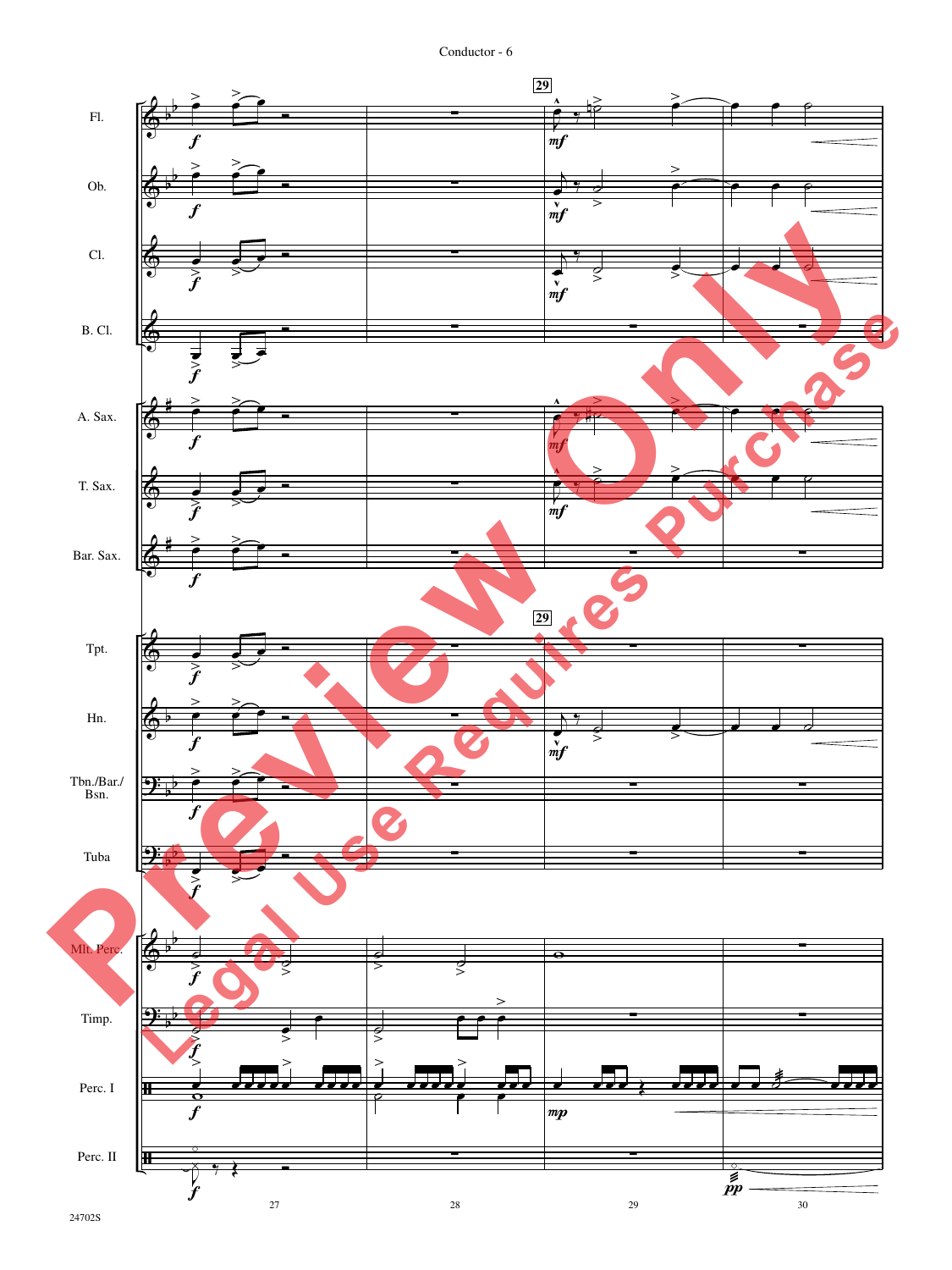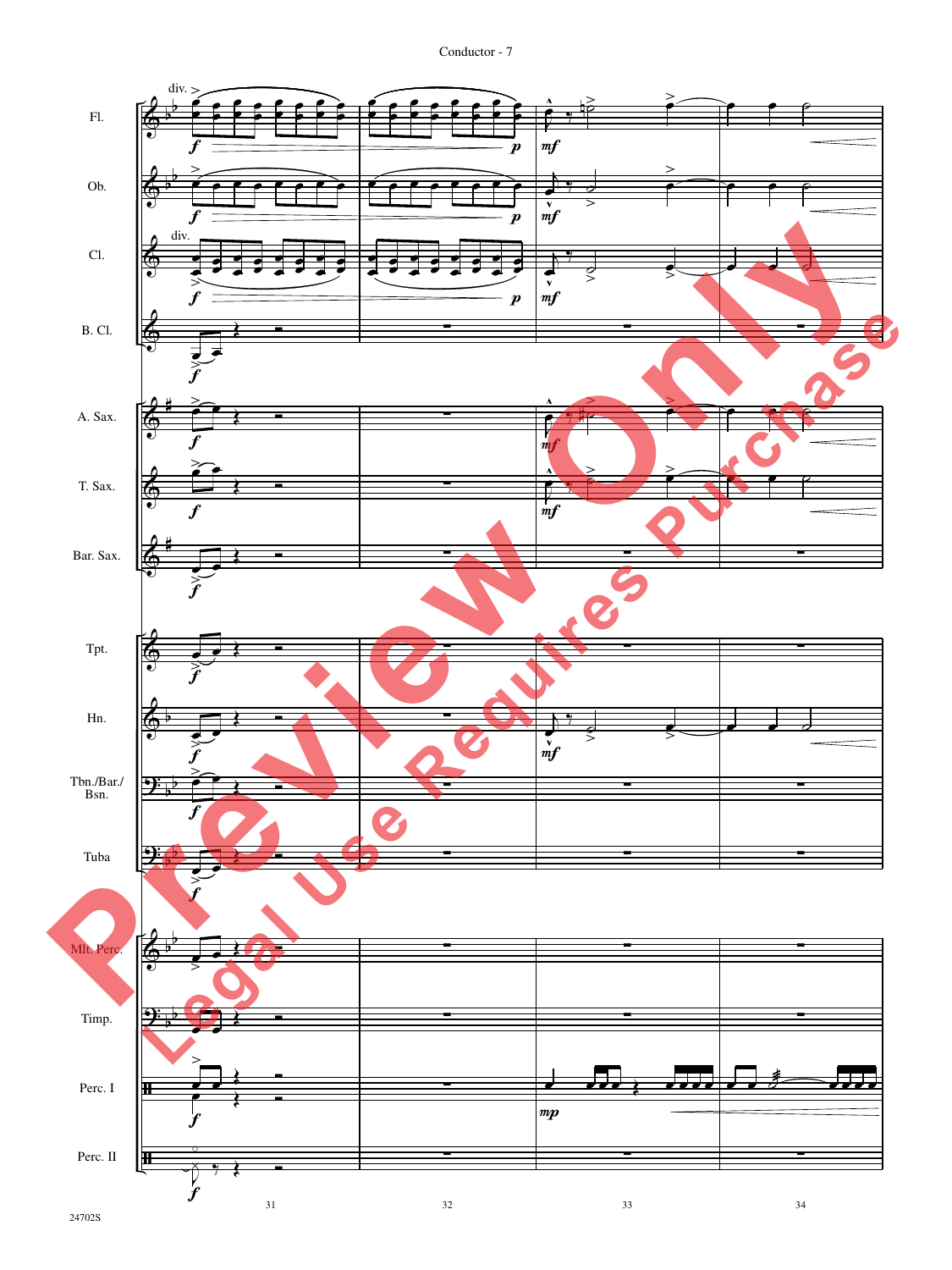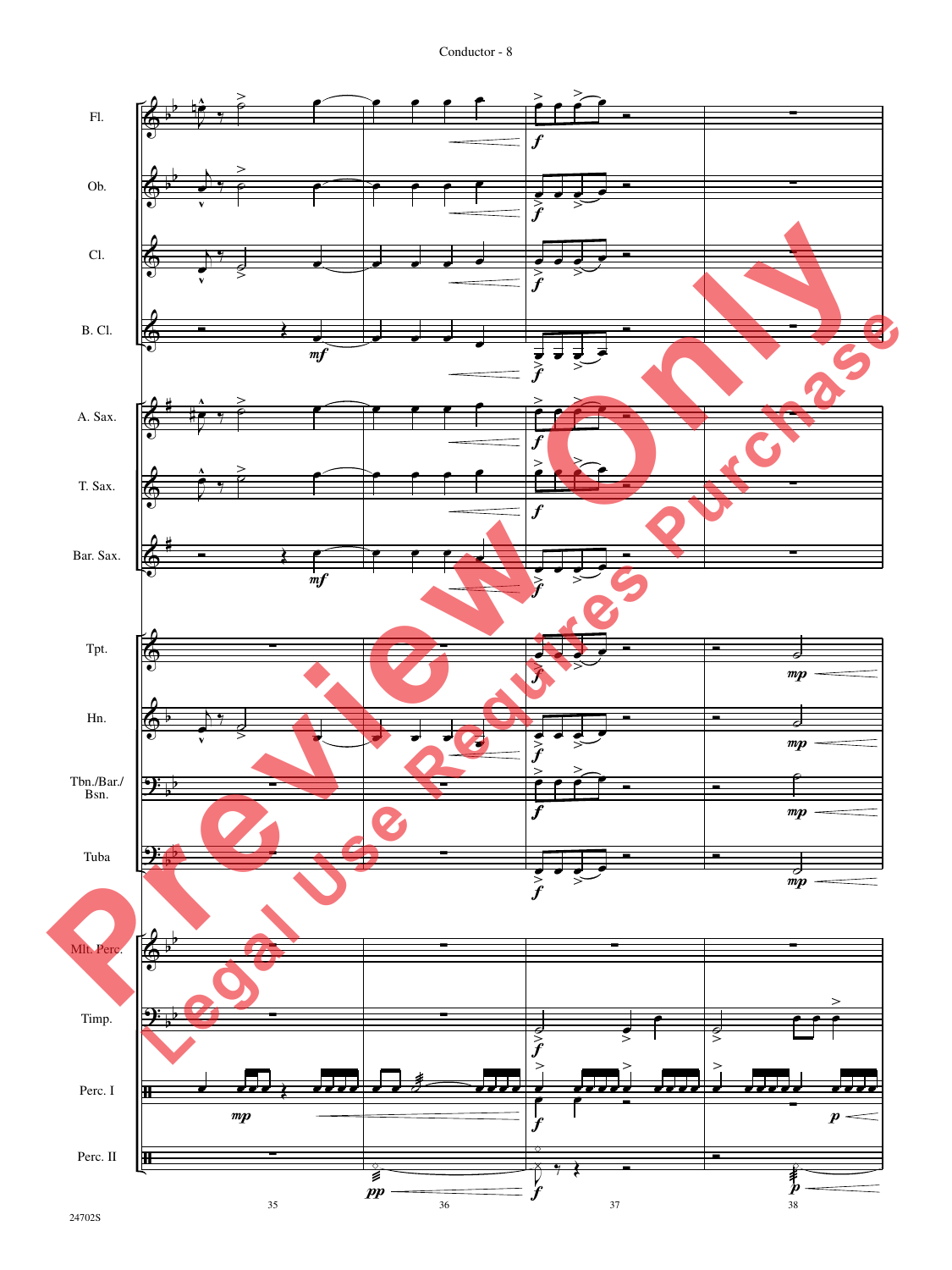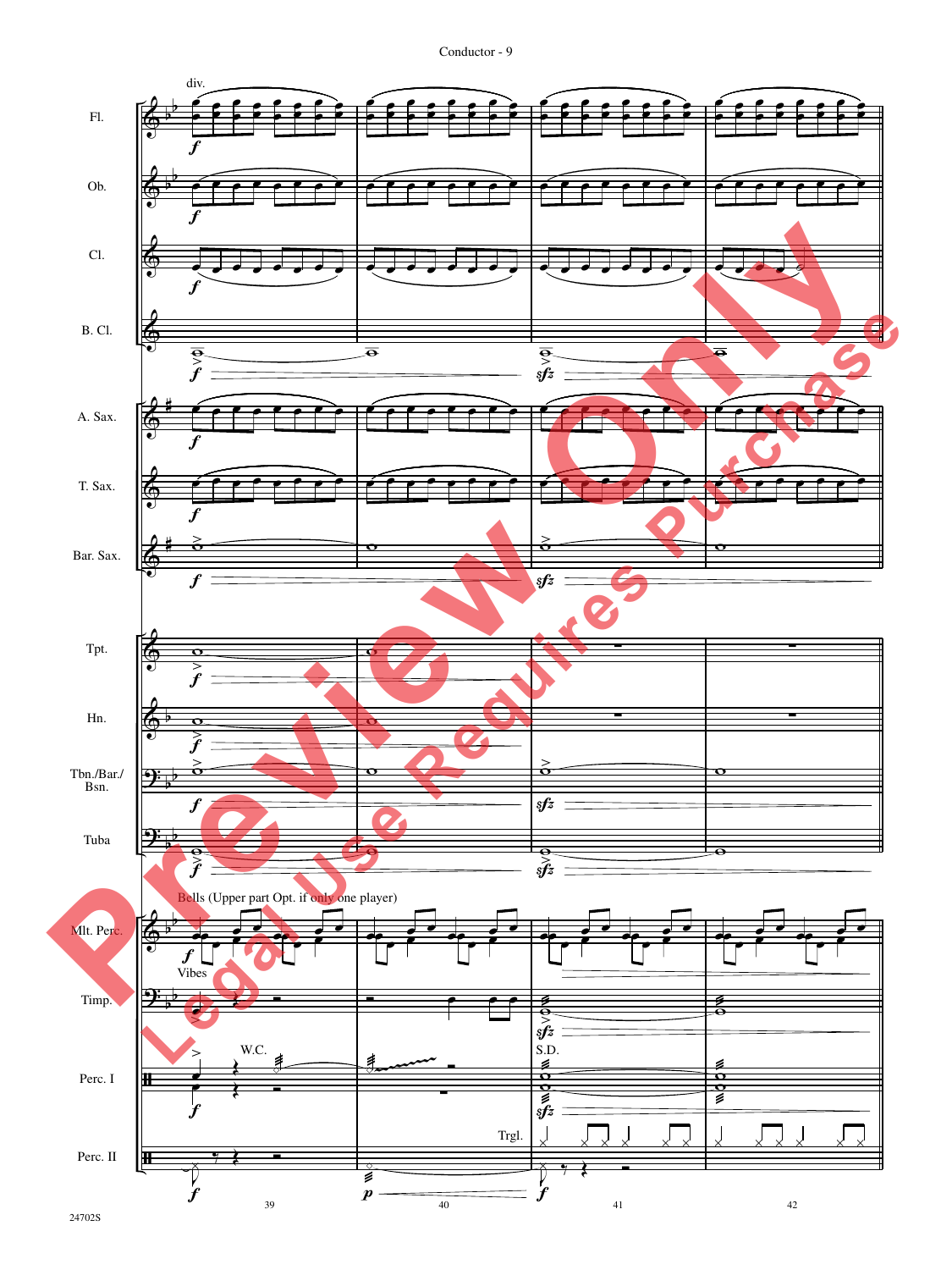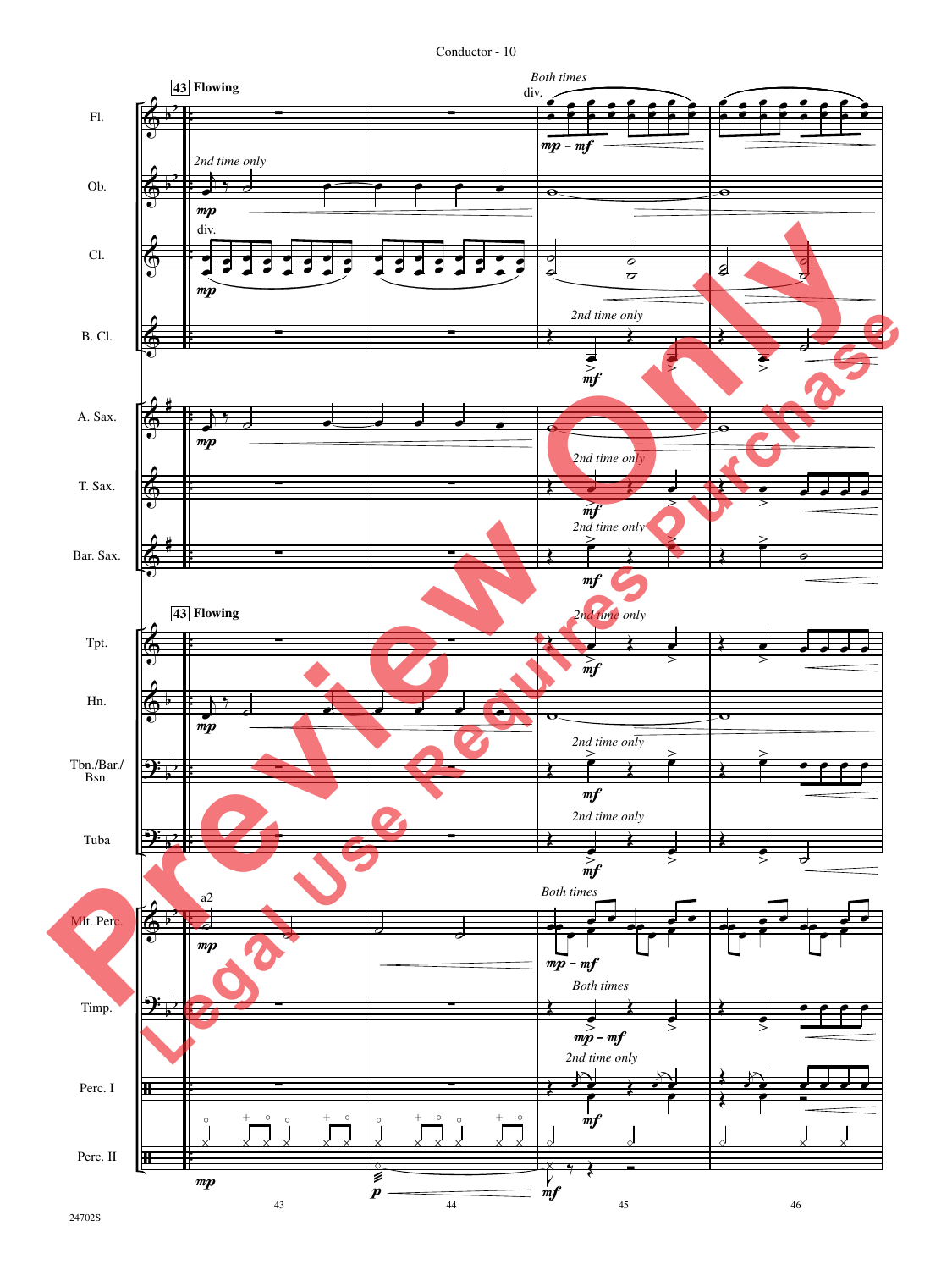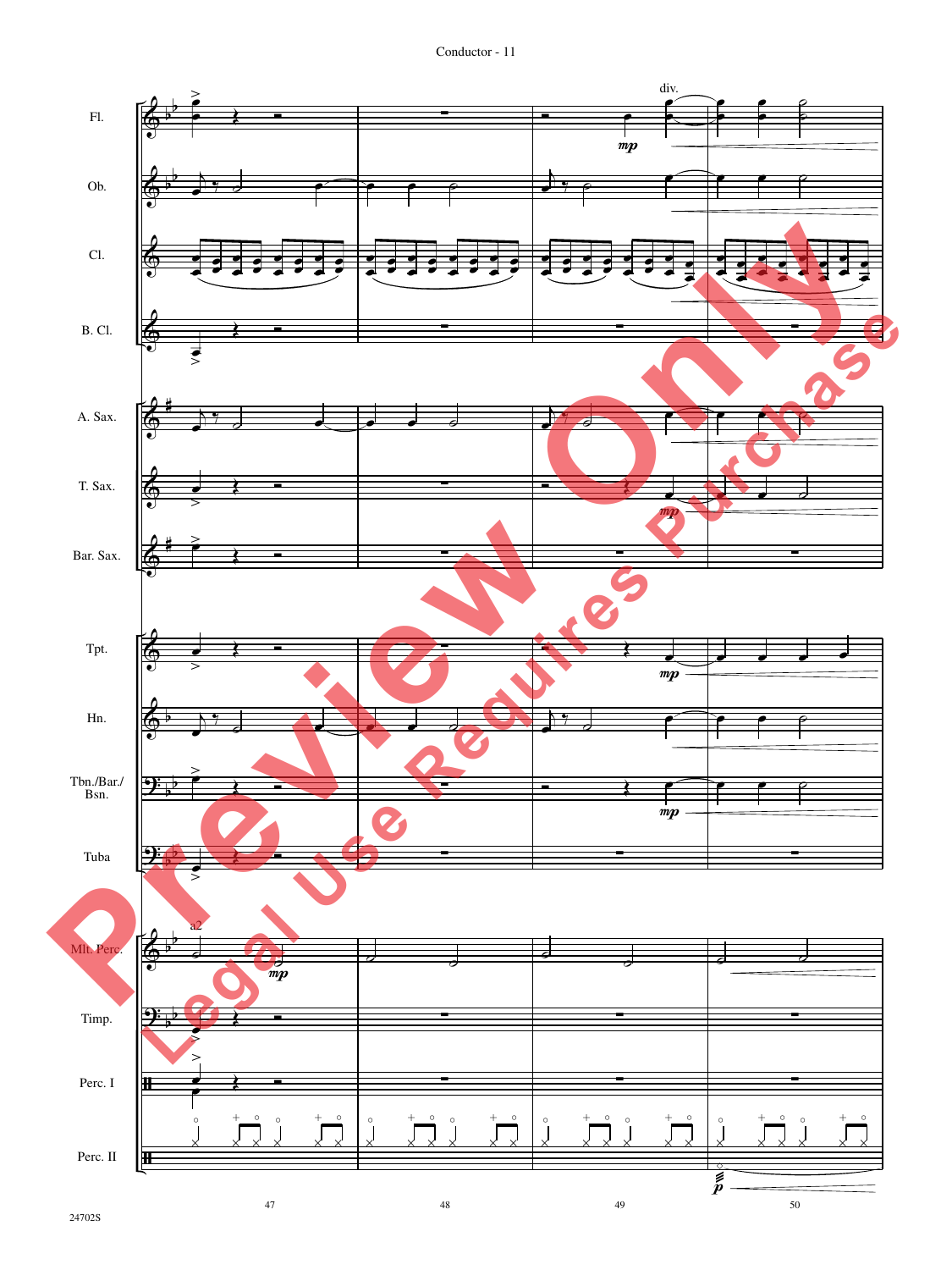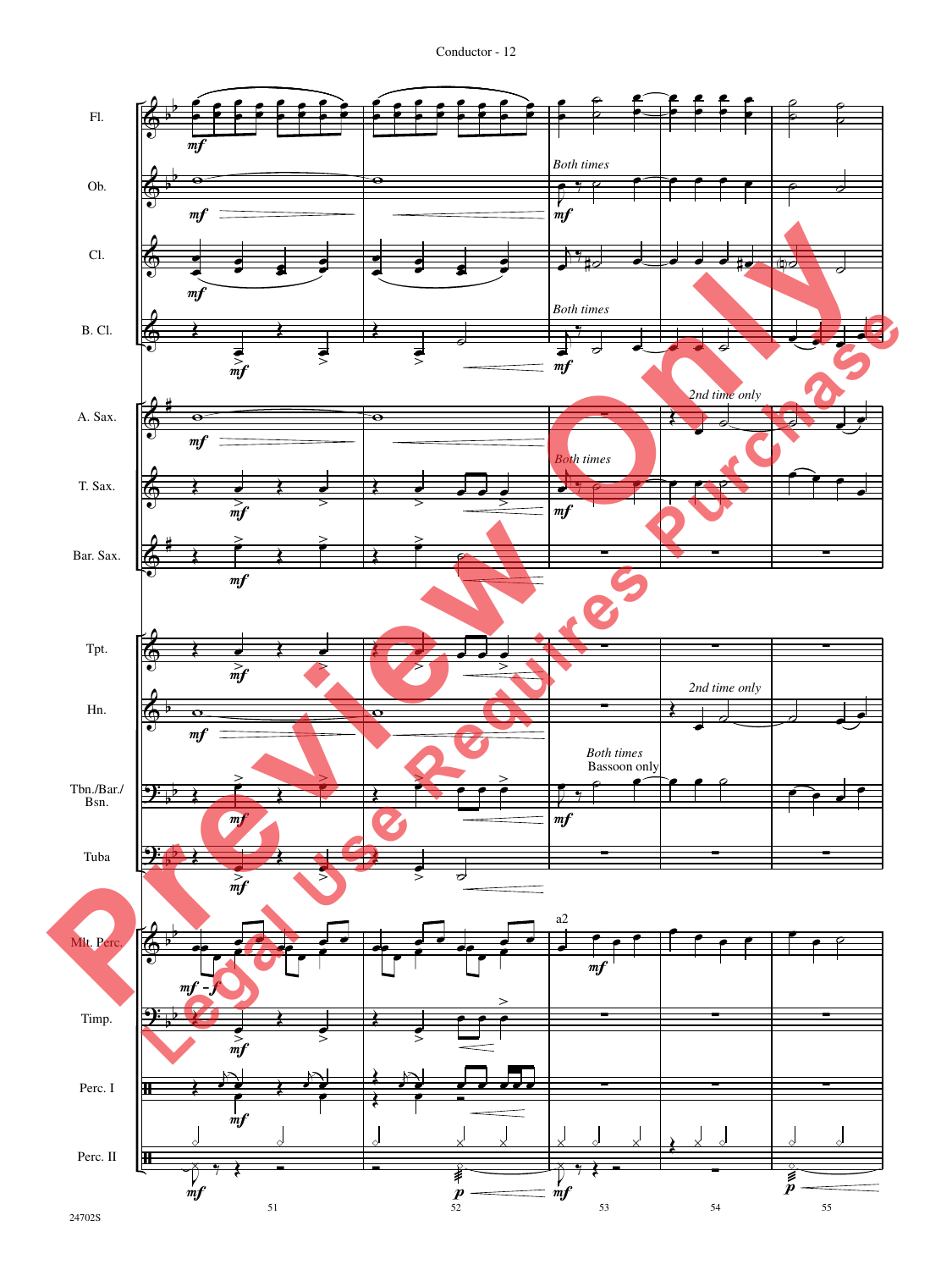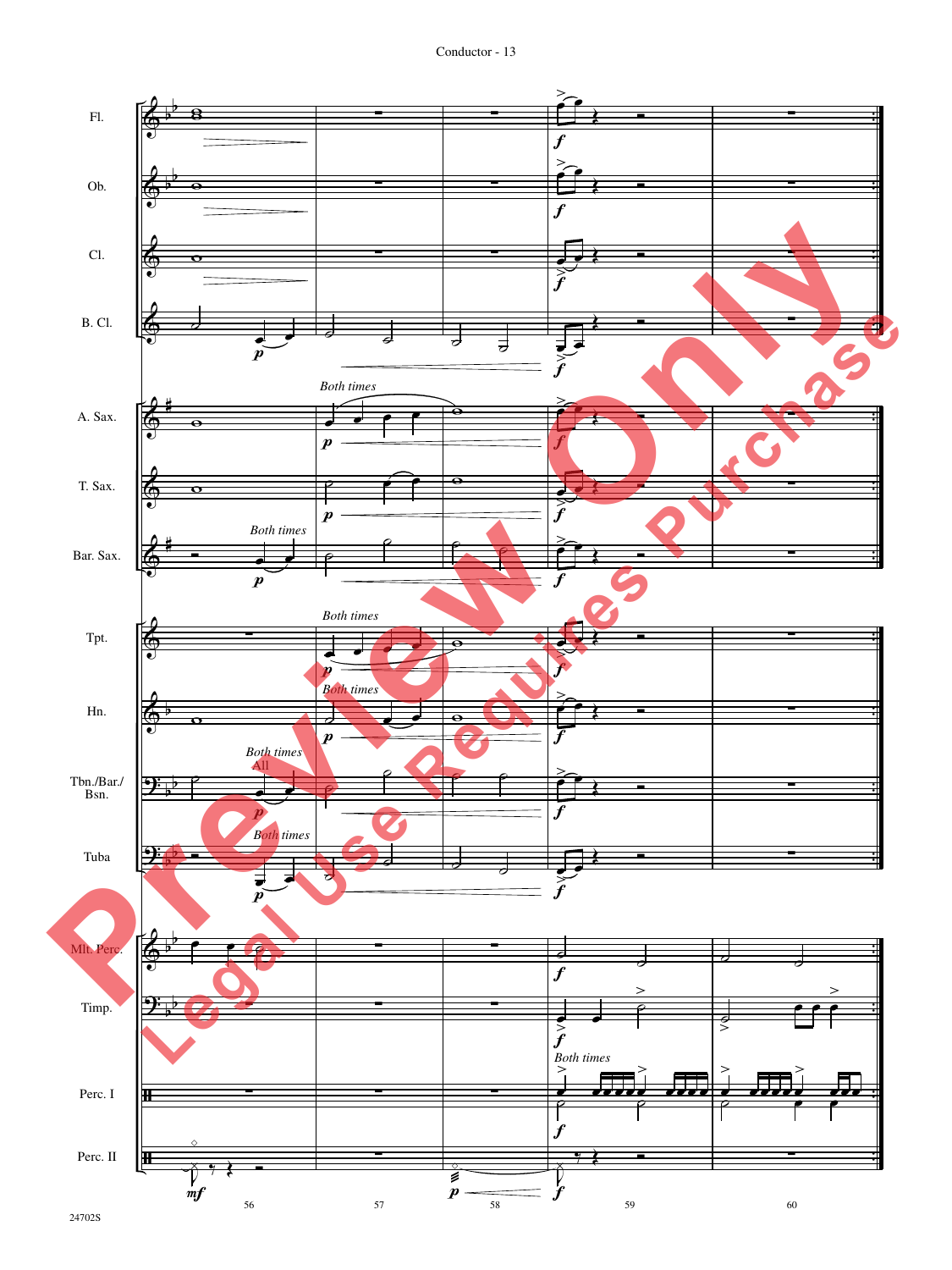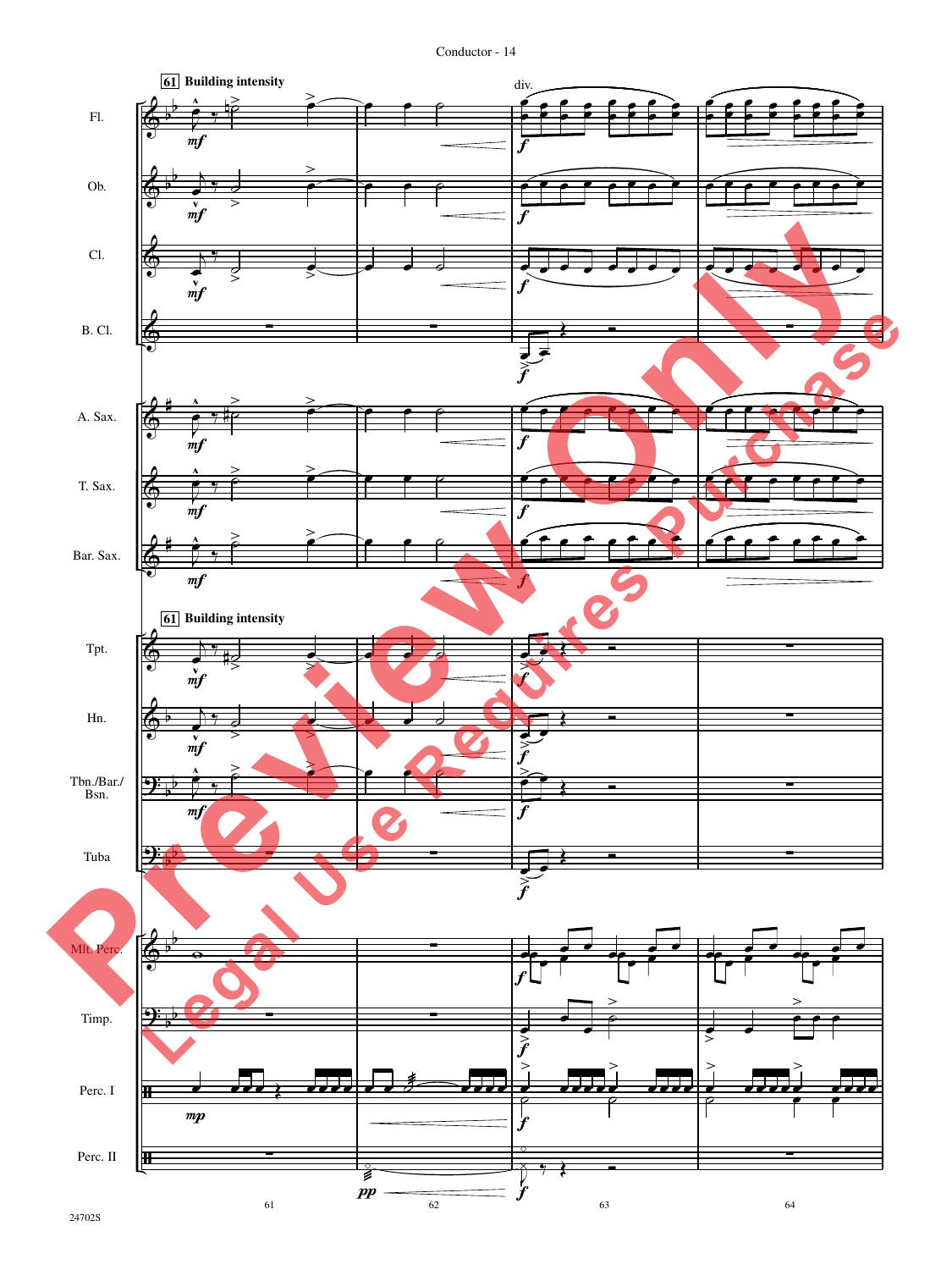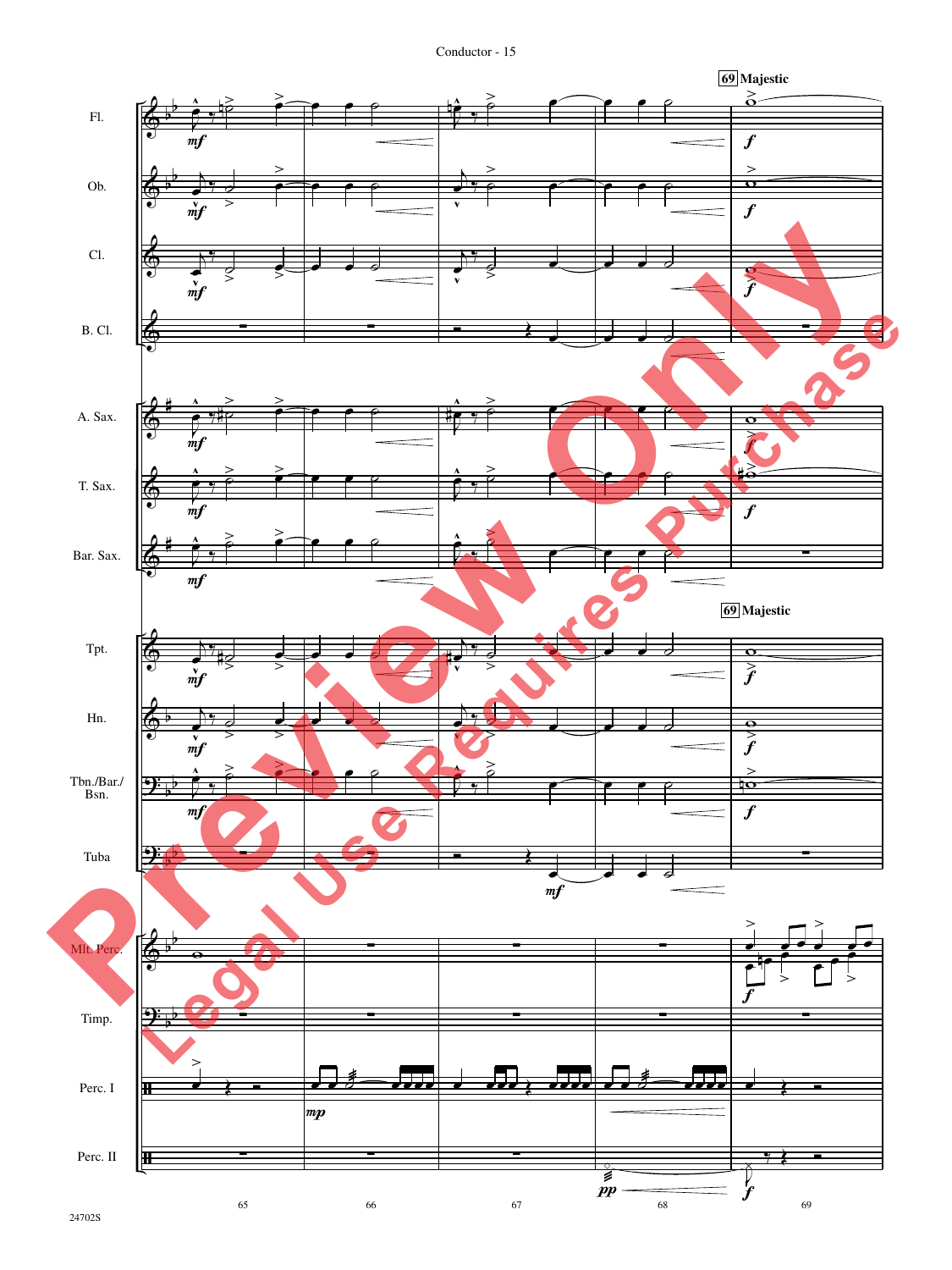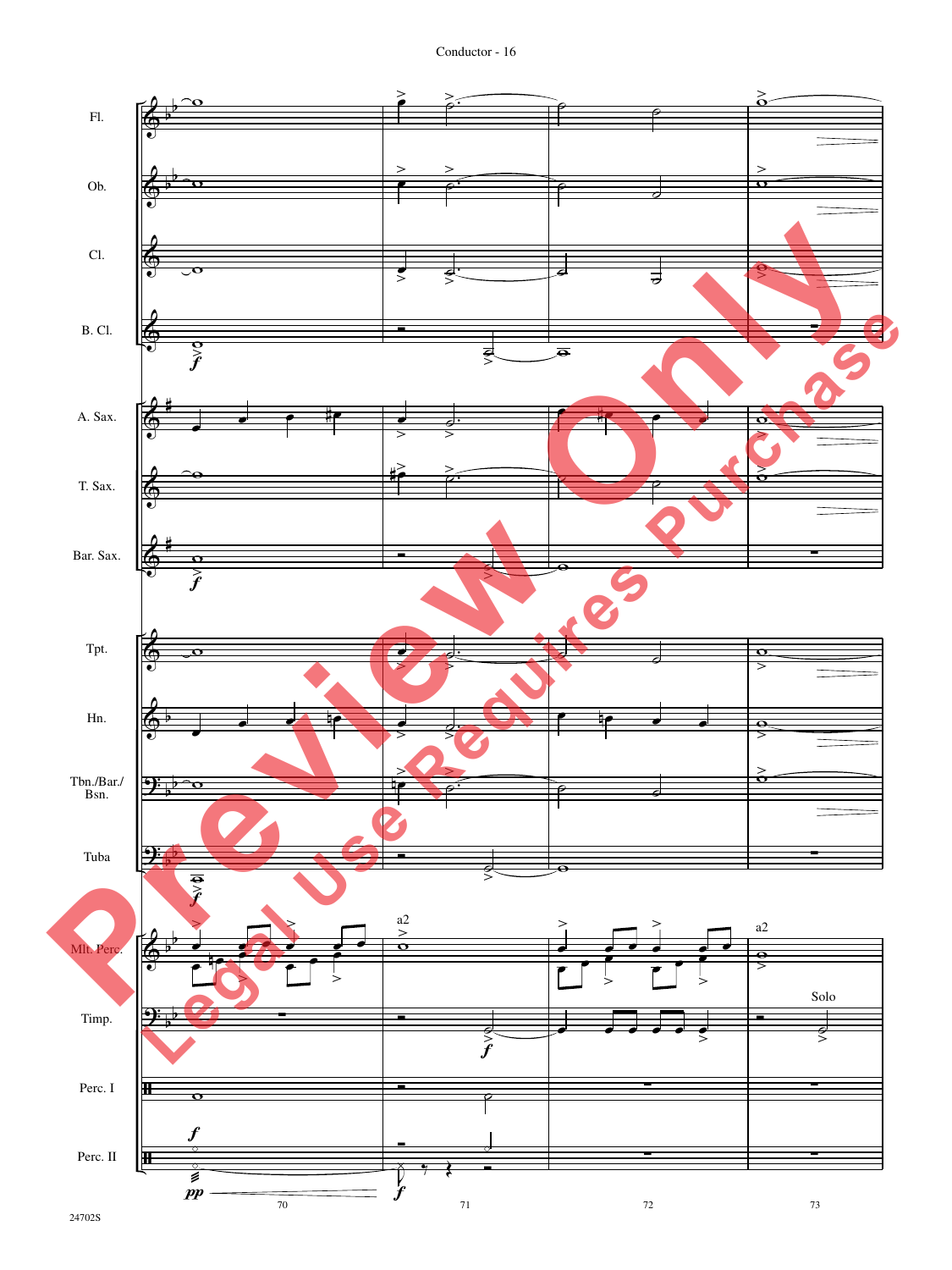